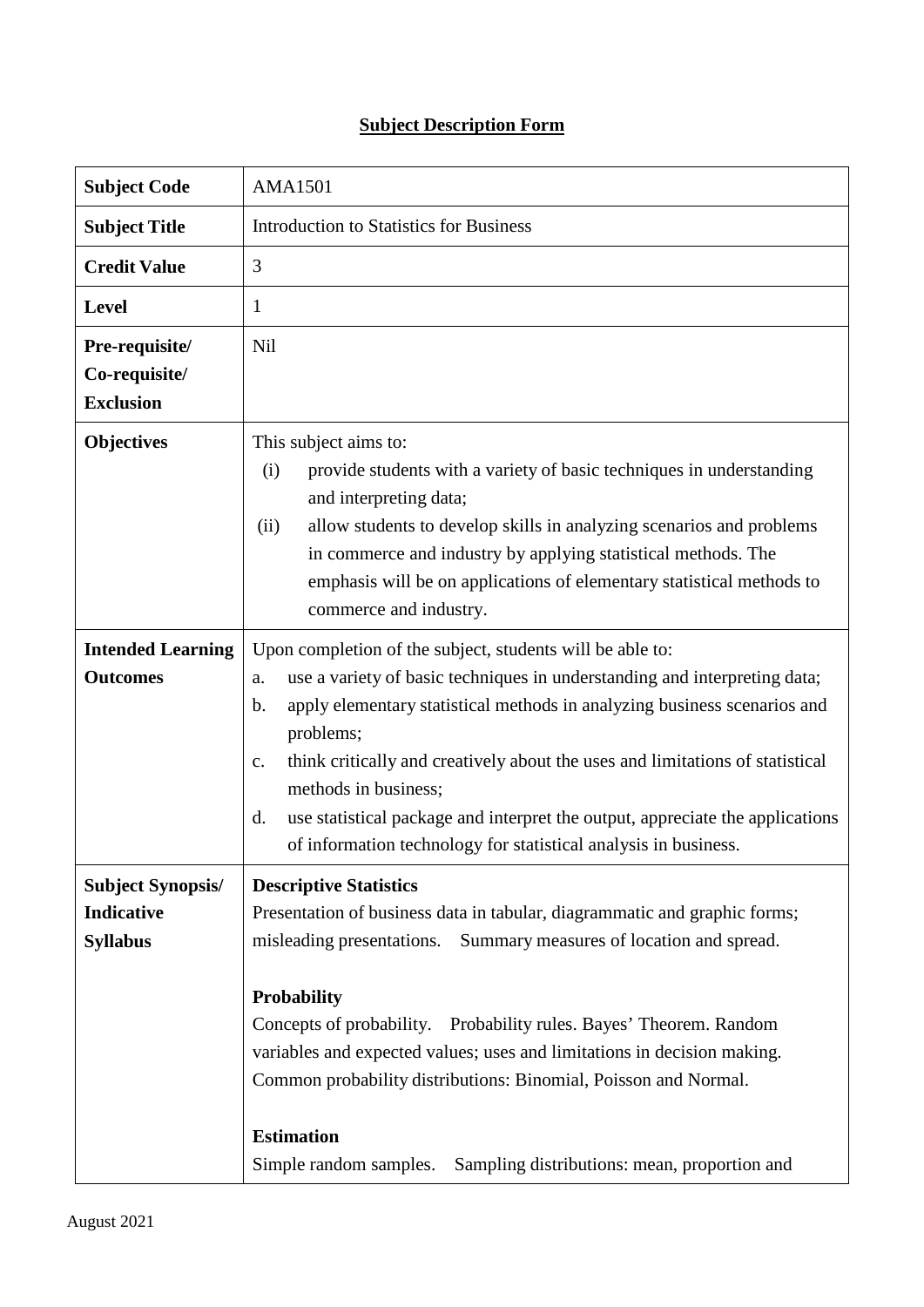|                          | Confidence intervals: mean, proportion and differences.<br>differences.                                                                                             |           |                                       |              |               |              |  |
|--------------------------|---------------------------------------------------------------------------------------------------------------------------------------------------------------------|-----------|---------------------------------------|--------------|---------------|--------------|--|
|                          | <b>Hypothesis Testing</b>                                                                                                                                           |           |                                       |              |               |              |  |
|                          | Hypothesis testing: mean, proportion and differences.                                                                                                               |           |                                       |              |               |              |  |
|                          | <b>Chi-square Test</b>                                                                                                                                              |           |                                       |              |               |              |  |
|                          | Test of goodness of fit. Test of independence.<br><b>Relationships between Variables</b>                                                                            |           |                                       |              |               |              |  |
|                          |                                                                                                                                                                     |           |                                       |              |               |              |  |
|                          | Exploratory data analysis. Linear relationships: ordinary least squares.                                                                                            |           |                                       |              |               |              |  |
|                          | Correlation coefficients.<br><b>Multiple Regression</b>                                                                                                             |           |                                       |              |               |              |  |
|                          |                                                                                                                                                                     |           |                                       |              |               |              |  |
|                          | Multiple regression equation. Inferences about parameters.<br>Modelling                                                                                             |           |                                       |              |               |              |  |
|                          | techniques                                                                                                                                                          |           |                                       |              |               |              |  |
| <b>Teaching/Learning</b> | The lectures aim to provide the students with an integrated knowledge                                                                                               |           |                                       |              |               |              |  |
| <b>Methodology</b>       | required for the understanding and application of statistical concepts and                                                                                          |           |                                       |              |               |              |  |
|                          | techniques. To develop students' ability for logical thinking and effective                                                                                         |           |                                       |              |               |              |  |
|                          | communication, tutorial and presentation sessions will be held.                                                                                                     |           |                                       |              |               |              |  |
|                          |                                                                                                                                                                     |           |                                       |              |               |              |  |
| <b>Assessment</b>        |                                                                                                                                                                     |           |                                       |              |               |              |  |
| <b>Methods</b> in        | Specific assessment                                                                                                                                                 | $\%$      | Intended subject learning outcomes to |              |               |              |  |
| <b>Alignment with</b>    | methods/tasks                                                                                                                                                       | weighting | be assessed (Please tick as           |              |               |              |  |
| <b>Intended Learning</b> |                                                                                                                                                                     |           | appropriate)                          |              |               |              |  |
| <b>Outcomes</b>          |                                                                                                                                                                     |           | a                                     | $\mathbf b$  | $\mathcal{C}$ | d            |  |
|                          | 1. Assignment and                                                                                                                                                   |           | ✓                                     | $\checkmark$ | $\checkmark$  |              |  |
|                          | Presentation                                                                                                                                                        | 20%       |                                       |              |               | ✓            |  |
|                          | 2. Mid-term Test                                                                                                                                                    | 30%       | $\checkmark$                          | $\checkmark$ | $\checkmark$  |              |  |
|                          | 3. Examination                                                                                                                                                      | 50%       | $\checkmark$                          | $\checkmark$ | $\checkmark$  | $\checkmark$ |  |
|                          | Total                                                                                                                                                               | 100 %     |                                       |              |               |              |  |
|                          |                                                                                                                                                                     |           |                                       |              |               |              |  |
|                          | Explanation of the appropriateness of the assessment methods in assessing the                                                                                       |           |                                       |              |               |              |  |
|                          | intended learning outcomes:                                                                                                                                         |           |                                       |              |               |              |  |
|                          | The subject focuses on knowledge, skill and understanding of <b>Business</b>                                                                                        |           |                                       |              |               |              |  |
|                          | <b>Statistics</b> , thus, <b>Exam-based assessment</b> is the most appropriate assessment<br>method, including 30% test and 50% examination. Moreover, 20% worth of |           |                                       |              |               |              |  |
|                          |                                                                                                                                                                     |           |                                       |              |               |              |  |
|                          | assignments and presentations are included as a component of continuous                                                                                             |           |                                       |              |               |              |  |